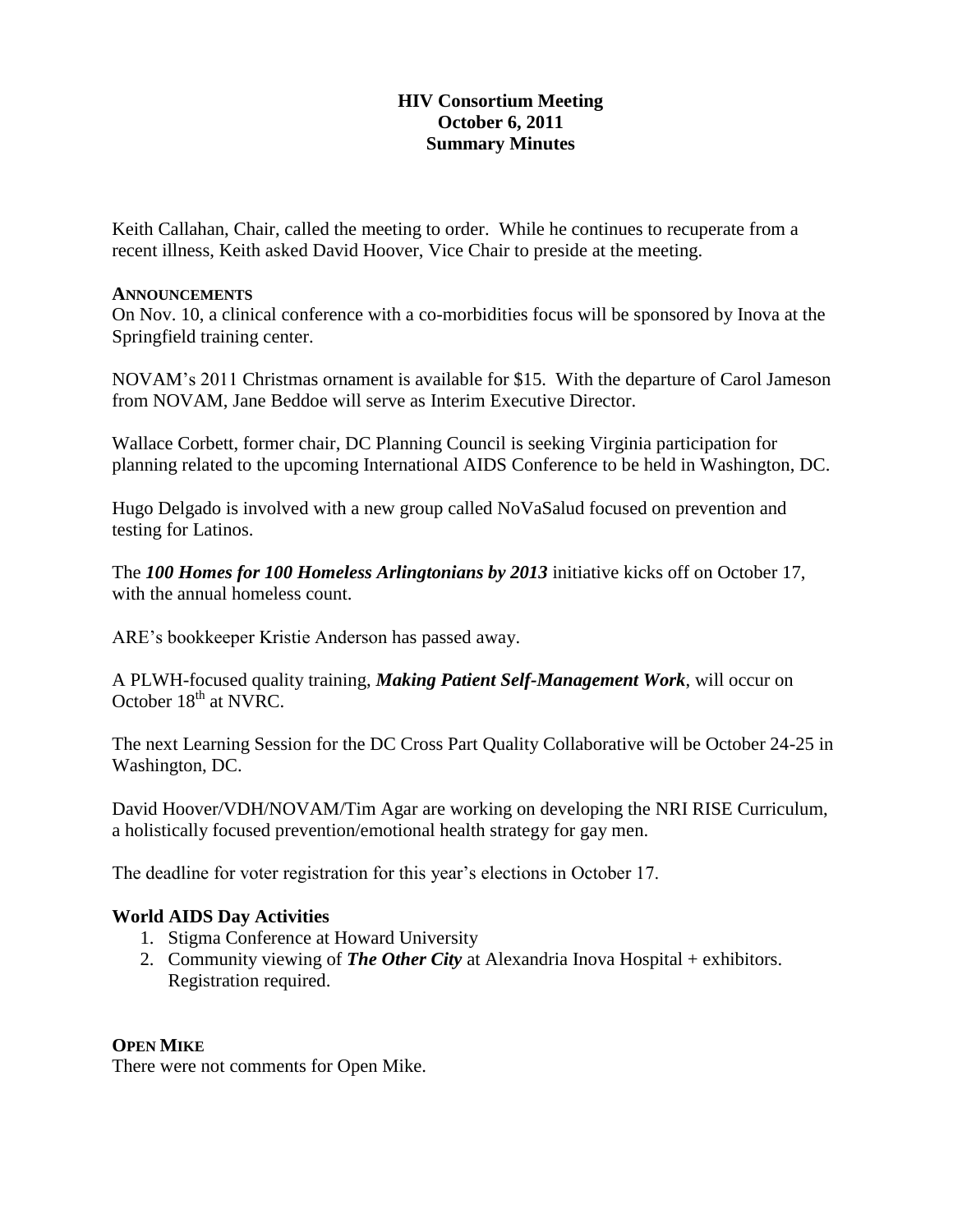HIV Consortium Minutes October 6, 2011

### **APPROVAL OF THE MINUTES**

The minutes of September 2011 were approved as submitted.

### **NATIONAL AIDS STRATEGY:**

Tim Agar walked participants through a PowerPoint presentation prepared by Elaine Martin summarizing the National AIDS Strategy, the nation's first ever comprehensive coordinated HIV/AIDS plan.

The Strategy seeks to achieve a more coordinated response to HIV/AIDS by focusing on the following: (1) reducing new HIV infections, (2) increasing access to care/improving health outcomes among PLWH, and (3) reducing HIV-related health disparities. The Strategy seeks to focus services in areas with significant populations of HIV+s.

- Anticipated results of the Strategy include: Lowering annual number of new infections by 25%,
- Increasing the proportion of PLWH who know their HIV status by about 10%
- Increasing the proportion of newly diagnosed PLWH linked to care w/in 3 months by about 20%
- Increasing the proportion of Ryan White clients who are in continuous care (do not drop out of care)
- Increasing the proportion of gay/bisexual men, Black, and Latinos PLWHs, with undetectable viral loads by 20%.

Grantees report progress toward these and other goals in their annual applications to HRSA. David Hoover shared the Philadelphia list of 25 actions to support the Strategy.

Amelia Khalil reported to the group about a wide variety of activities underway in federal departments (Labor, Veterans Affairs, Housing & Urban Development, Social Security, Justice and HHS) to implement the Strategy. They include:

- reducing stigma
- enforcing Americans with Disabilities Act provisions
- de-criminalizing HIV status in those areas that have taken this approach to bring them more in line with public health views.
- increasing the number of PLWH who know their HIV status, CD4 counts and viral loads.
- developing employment standards for community health workers; income supports for people on disability; job training
- physician/health worker training, not just in HIV care settings

She also stressed the Strategy requires good reporting with quality data, services that are linked to health outcomes. All federal project officers will receive HAB HIV training. Bob asked whether mental health and/or substance abuse still preclude a disability determination. Perhaps the laws/regulations haven't yet caught up to the Strategy.

Ron commented on the new Alabama laws that might force people underground.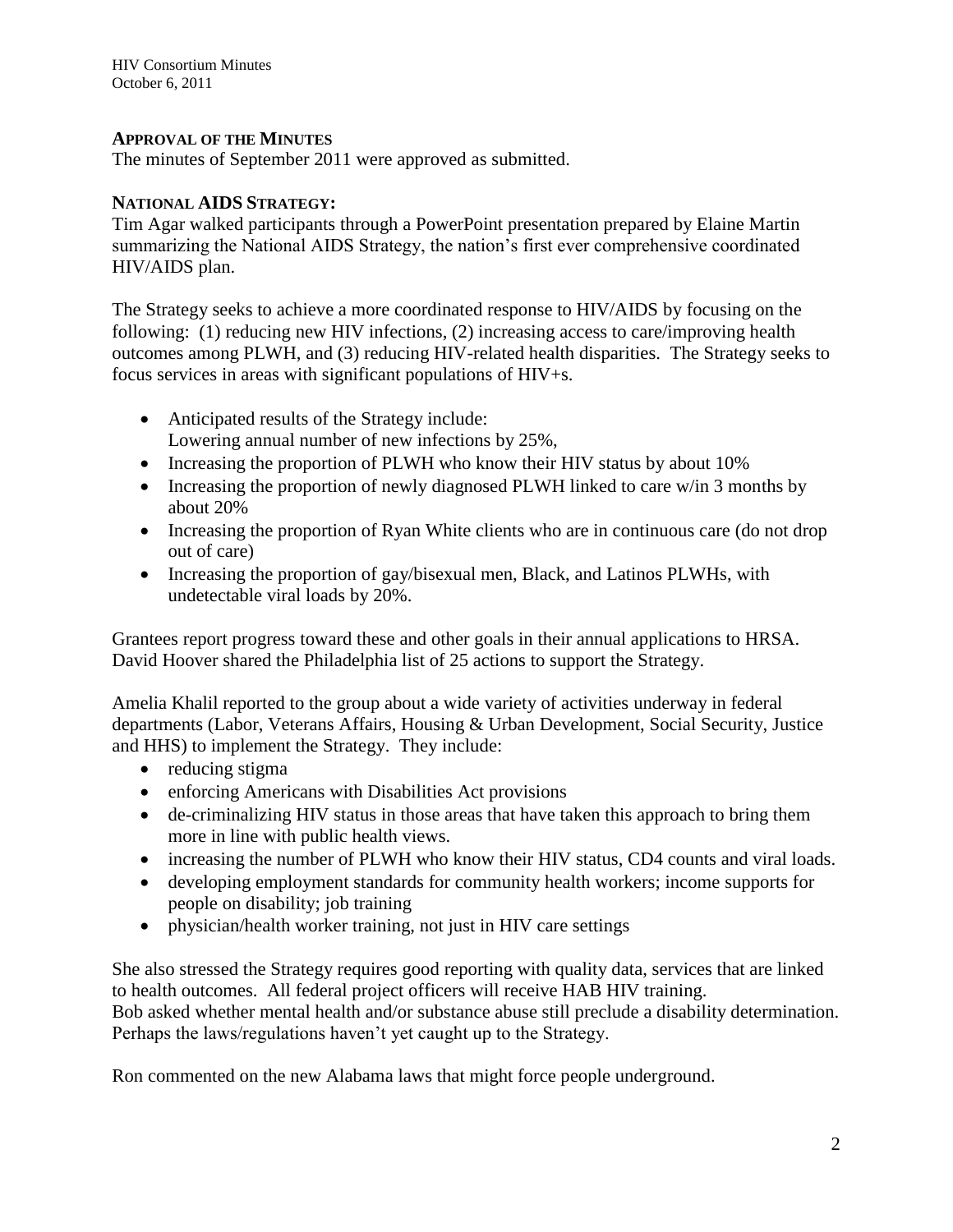Sue encouraged folks to be clear when they talk with legislators that Northern Virginia (part of metro Washington for Ryan White) is not part of "Washington, DC" on the 12 Cities initiative. We don't have access to lots of funds for HIV testing.

Sue also told the group that the HIV community has never managed to integrate itself well with the greater disability community in Virginia, an activity that could help us in advocating for state dollars. Ron asked Sue to provide a list of such disability groups in Virginia that we would need to develop relationships with.

# **CHILDREN'S NATIONAL MEDICAL CENTER (CNMC)**

Donna Marschall briefed participants on the programs/activities of CNMC. CNMC is located in DC, has one clinic to serve infants to children under 13 and another for adolescents through age 24, and primarily serves persons of color, about one-half of whom were infected perinatally. (Statistics within the handouts reference the total Children's caseload of kids/young adults from DC, MD and VA.)

Donna discussed how treatment compliance is better among the younger age group, than for adolescents/young adults. She indicated this population suffers from medication fatigue, and that caregivers assume teens can manage the disease by themselves, which is really very difficult.

Geri asked why the perinatal infection rate seemed so high. Donna suggested it may be due to a large proportion of foreign born families within the CNMC caseload.

In response to a question about transitioning young adults to the adult care system, Donna mentioned the availability of a social worker to help young PLWH to navigate adult care sites. They would follow the CNMC-graduate to a few visits to ensure a good fit/maintenance in care.

## **PLANNING COUNCIL REPORT**

Planning Council:

- Has agreed to fund EIS (with a strong peer component) and support groups off the top, as well as some EMA-wide LPAP money.
- Moved FOAC, CSCS, and Needs Assessment committee meetings to different days this month

## **COMMITTEE UPDATES** *No committees reported*

## **VDH UPDATES**

- Darren Whitfield assured the group that VDH is aware that No. Va. is not part of the 12 Cities initiative.
- He explained that the state's shortfall for Part B funds has been reduced to less than \$500,000. Under-spent services areas are in the process of being phased out.
- Statewide there are 1,010 people on the ADAP waitlist. With the availability of additional ADAP emergency funds, VDH staff is looking at trying to triage the waitlist to provide